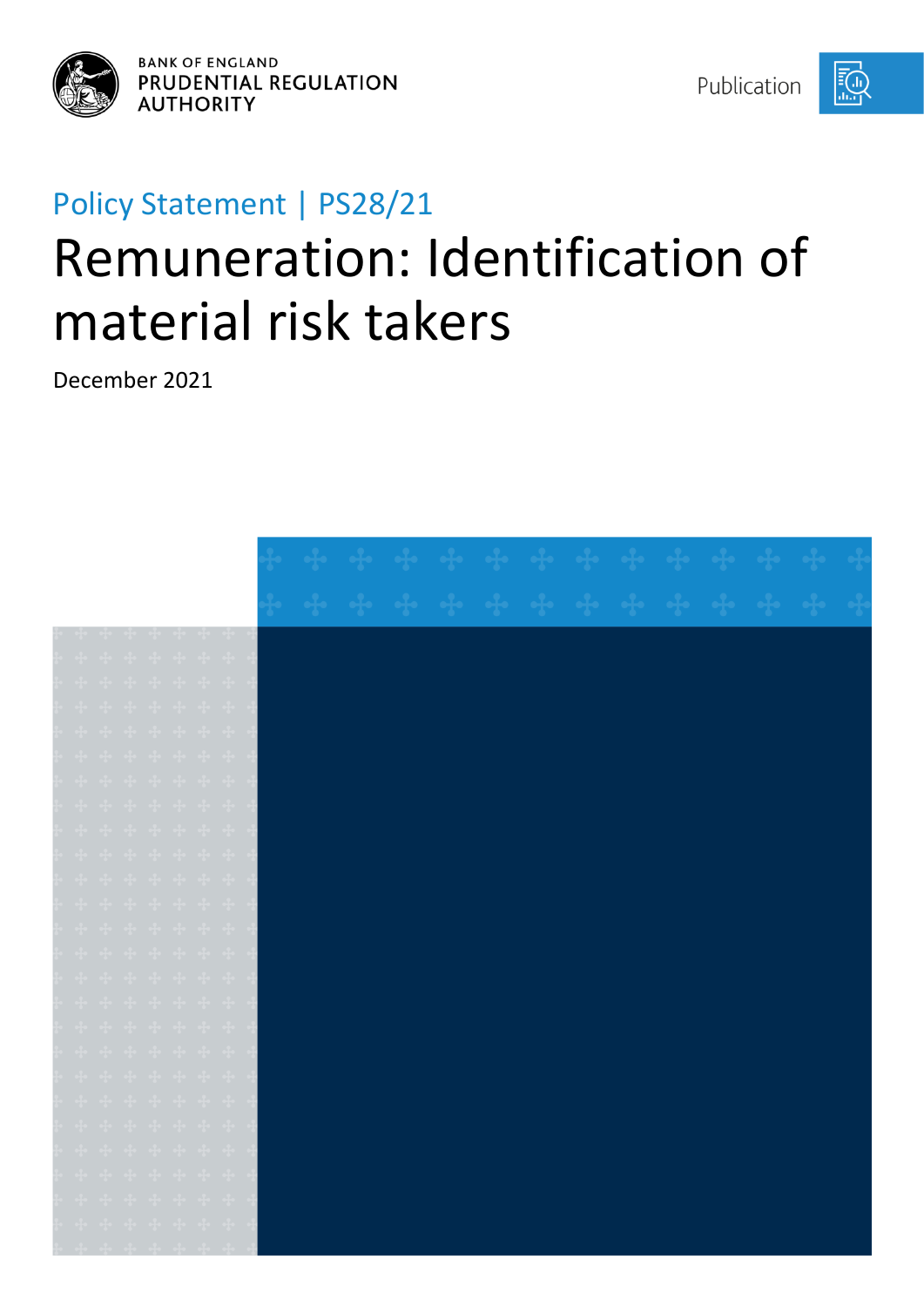

**BANK OF ENGLAND<br>PRUDENTIAL REGULATION AUTHORITY** 

## Policy Statement | PS28/21 Remuneration: Identification of material risk takers

December 2021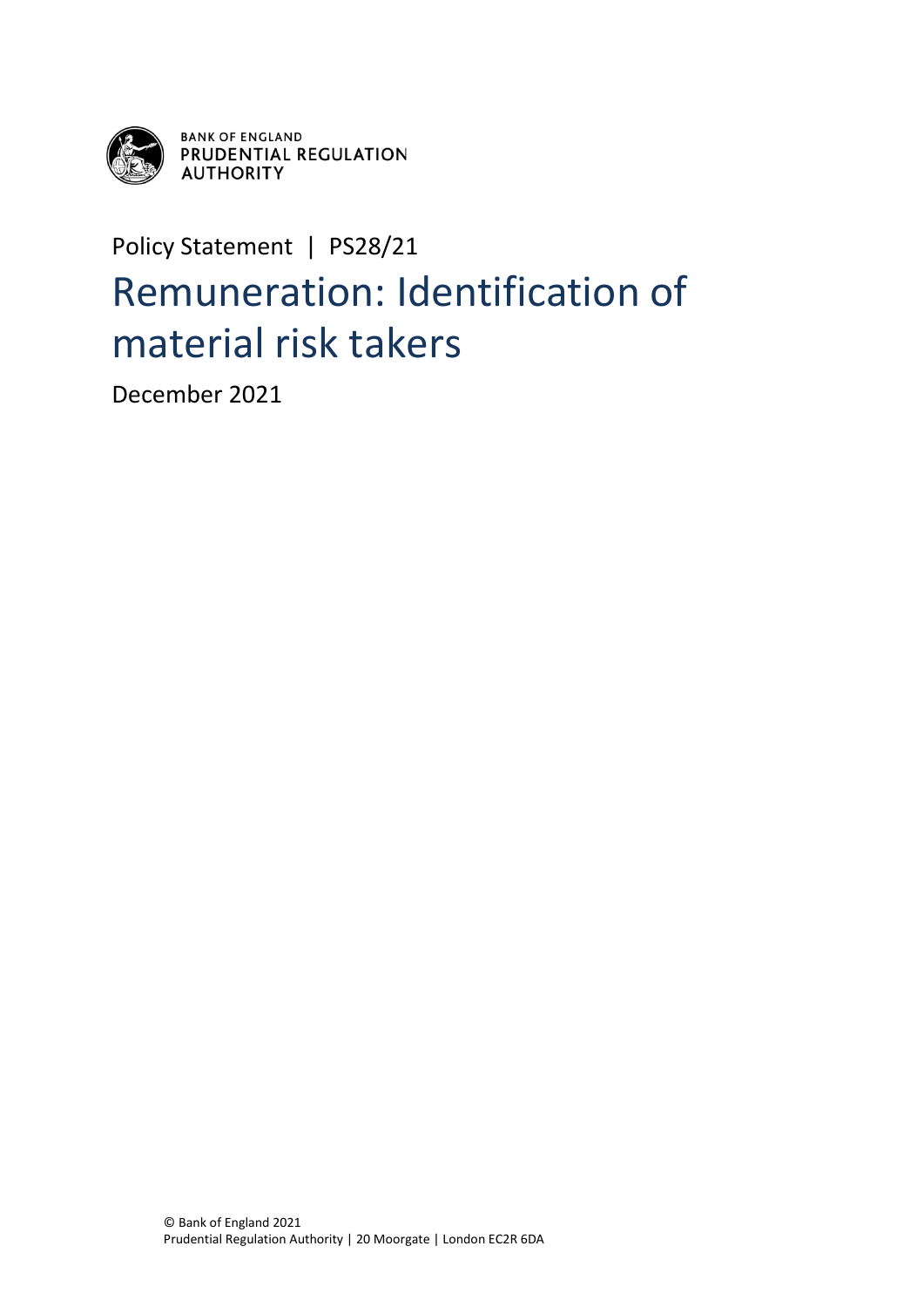## **Contents**

| 1                 | <b>Overview</b>              |  |  |  |  |
|-------------------|------------------------------|--|--|--|--|
| 2 <sub>1</sub>    | <b>Feedback to responses</b> |  |  |  |  |
| <b>Appendices</b> |                              |  |  |  |  |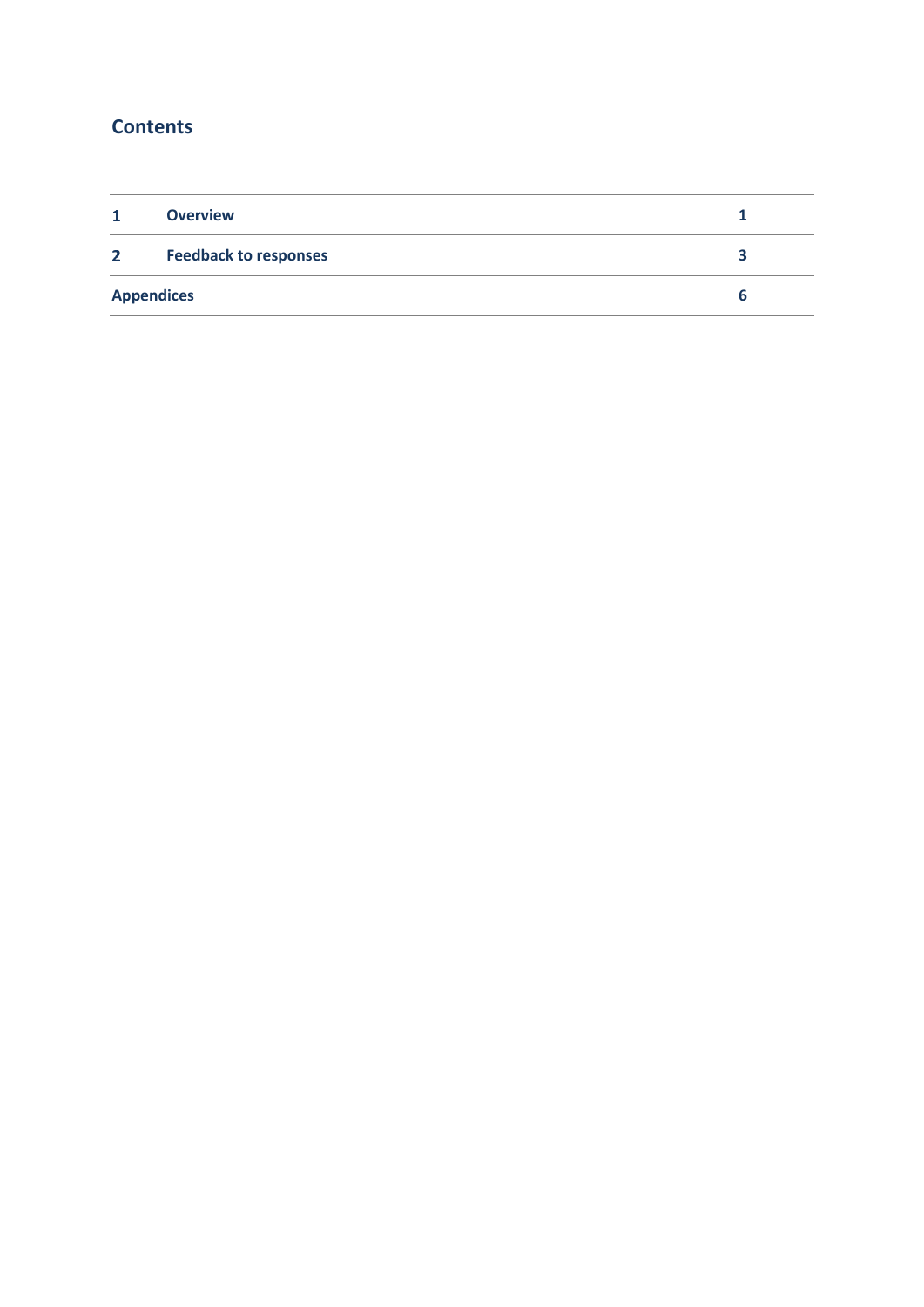#### <span id="page-3-0"></span> $\mathbf{1}$ **Overview**

1.1 This Prudential Regulation Authority (PRA) Policy Statement (PS) provides feedback to responses to Consultation Paper (CP) 18/21 'Remuneration: Identification of material risk takers'.<sup>1</sup> It also contains the PRA's final policy, as follows:

- amendments to the Remuneration Part of the PRA Rulebook, in relation to the criteria for identifying Material Risk Takers (MRTs) and relevant definitions (Appendix 1);
- the revocation of the PRA version of Commission Delegated Regulation (EU) No 604/2014 of 4 March 2014 (2014 RTS) (Appendix 2);2
- an updated Supervisory Statement (SS) 2/17 'Remuneration', which reflects the rule changes and the amended process for excluding an employee identified as an MRT solely based on the quantitative criteria (Appendix 3);3 and
- consequential changes to the Certification Part of the PRA Rulebook (Appendix 1), and to SS28/15 'Strengthening individual accountability in banking', (Appendix 4) which mirror the Remuneration Part changes.4

1.2 This PS is relevant to banks, building societies, and PRA-designated investment firms, including third country branches. This PS is not relevant to credit unions or PRA-authorised insurers.

#### **Background**

1.3 In CP18/21, the PRA proposed changes to the applicable requirements on the identification of MRTs for the purposes of the PRA's remuneration regime. More specifically, it proposed to:

- revoke the PRA version of the 2014 RTS:
- insert the provisions of the European Banking Authority's (EBA) revised draft Regulatory Technical Standards (MRT Regulation), as adopted by the European Commission on Wednesday 9 June 2021, into the Remuneration Part of the PRA Rulebook, amended only as needed for consistency with PRA Rulebook style and converting currency references into Pounds Sterling;
- make technical drafting fixes for consistency; and
- update SS2/17 to reflect the rule changes, and the amended process for excluding an employee identified solely based on the quantitative criteria.

#### **Summary of responses**

1.4 The PRA received three responses to the CP. Respondents generally welcomed the PRA's proposals. Two respondents made some observations about the proposals. The PRA gives feedback on these in Chapter 2. One respondent welcomed all the proposals.

 $\mathbf{1}$ September 2021: CP18/21 – [Remuneration: Identification of material risk takers.](https://www.bankofengland.co.uk/prudential-regulation/publication/2021/september/remuneration-identification-material-risk-takers)

<sup>&</sup>lt;sup>2</sup> Commission Delegated Regulation (EU) No 604/2014 (on regulatory technical standards (RTS) with respect to qualitative and appropriate quantitative criteria to identify categories of staff whose professional activities have a material impact on an institution's risk profile) has been divided into two versions headed 'Part 1 (FCA)' and 'Part 2 (PRA)' respectively.

 $3$  July 2021: SS2/17 – [Remuneration.](https://www.bankofengland.co.uk/prudential-regulation/publication/2017/remuneration-ss)

June 2021: SS28/15 - [Strengthening individual accountability in banking.](https://www.bankofengland.co.uk/prudential-regulation/publication/2015/strengthening-individual-accountability-in-banking-ss)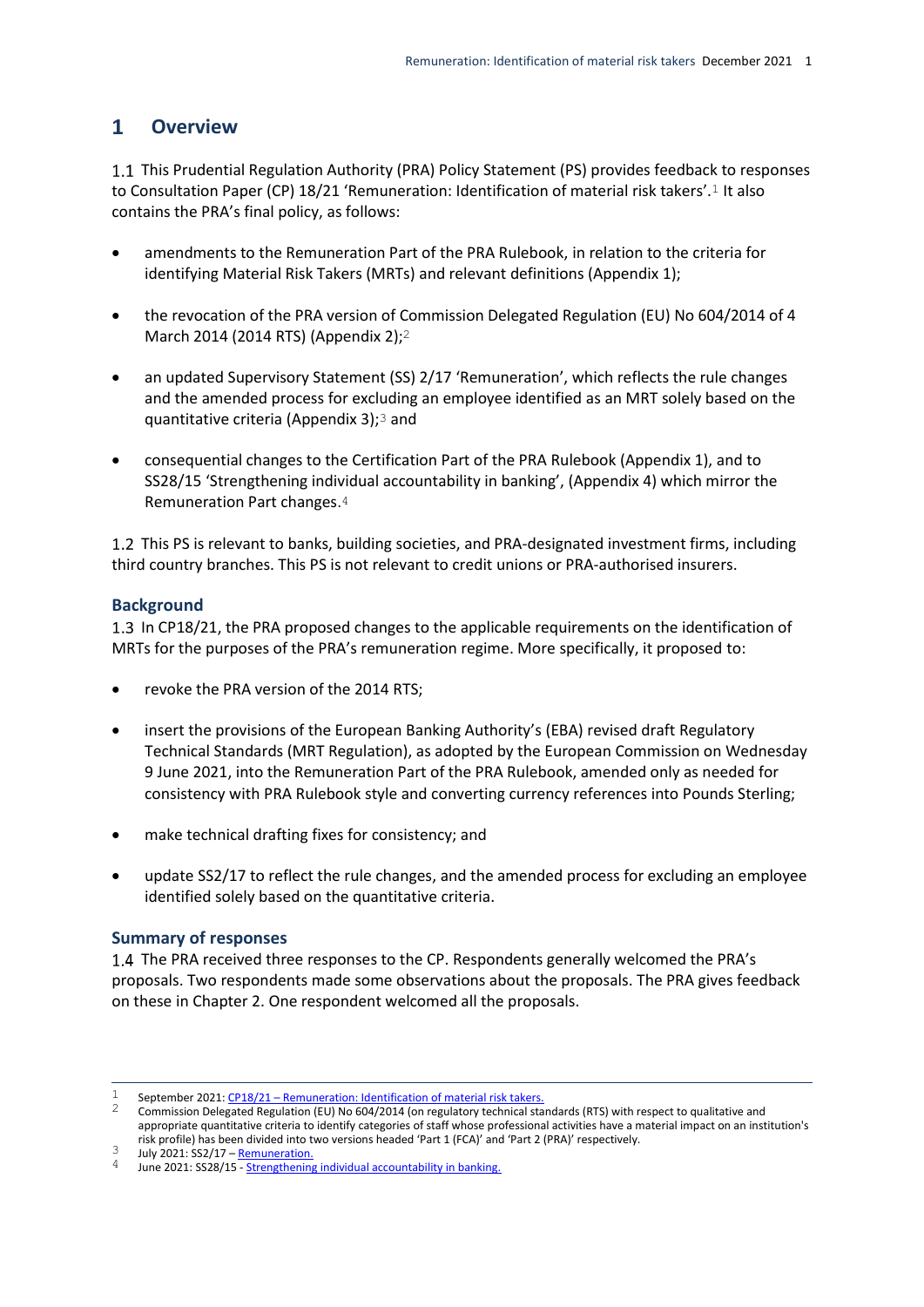#### **Changes to draft policy**

1.5 Where the final rules differ from the draft in the CP in a way which is, in the opinion of the PRA, significant, the Financial Services and Markets Act 2000 (FSMA) $5$  requires the PRA to publish:

- (a) details of the difference together with a cost benefit analysis; and
- (b) a statement setting out in the PRA's opinion whether or not the impact of the final rule on mutuals is significantly different to: the impact that the draft rule would have had on mutuals; or the impact that the final rule will have on other PRA-authorised firms.

1.6 The PRA has made two changes to the draft policy:

- a consequential amendment to the Certification Part of the PRA Rulebook, as a result of the revocation of the 2014 RTS (see paragraph 1.8 below); and
- a clarification relating to Rule 3.3A(2) as a result of a response recieved (see paragraph 2.5 below).

1.7 The PRA considers that the changes to draft policy will enhance clarity, to the benefit of firms, without adding any additional burden. The impact of the PRA's changes to its draft policy is expected to be no different for mutuals than for other firms.

#### Consequential amendment to the Certification Part of the PRA Rulebook

1.8 The PRA has deleted the reference to the Material Risk Takers Regulation in the Certification Part of the PRA Rulebook, and replaced it with the relevant, updated rules in the Remuneration Part. The PRA does not consider the amendment to the Certification Part made to represent a substantive change in policy. As such, there are no additional cost and benefit implications. The policy intention is to maintain alignment of the two parts of the PRA Rulebook, and therefore avoid duplication of rules and processes.

1.9 More specifically, in defining who is a 'significant risk taker' for certification purposes in Capital Requirements Regulation (CRR) firms, the Certification Part refers to the Material Risk Taker Regulation; this is a reference to the 2014 RTS. As set out in SS28/15 (paragraph 3.3), for CRR firms the definition of 'significant risk taker' which applies in the Certification Part is intended to align with the definition of 'material risk taker' in the Remuneration Part, subject only to minor differences in scope, for example in relation to senior management function holders. As the PRA is revoking the PRA version of the 2014 RTS, the PRA has updated the Certification Part (Appendix 1) and SS28/15 (Appendix 4) accordingly, to delete the reference to the 2014 RTS and replace it with a reference to the relevant rules in the updated Remuneration Part.

1.10 As the updates to the Certification Part were not included in the proposed draft rules set out in the CP, the changes to the Certification Part will come into effect on Tuesday 1 March 2022 in order to give firms additional time to take any necessary steps to ensure their compliance.

1.11 Firms may prefer to apply the update to the Certification Part earlier than this date.

In general, the application of the criteria set out in the Remuneration Part will result in the identification of a broader scope of individuals (falling within the Certification Part) than the application of the criteria set out in the 2014 RTS. Therefore, in applying the criteria set out in the

<sup>5</sup> 5 Sections 138J(5) and 138K(4) of FSMA.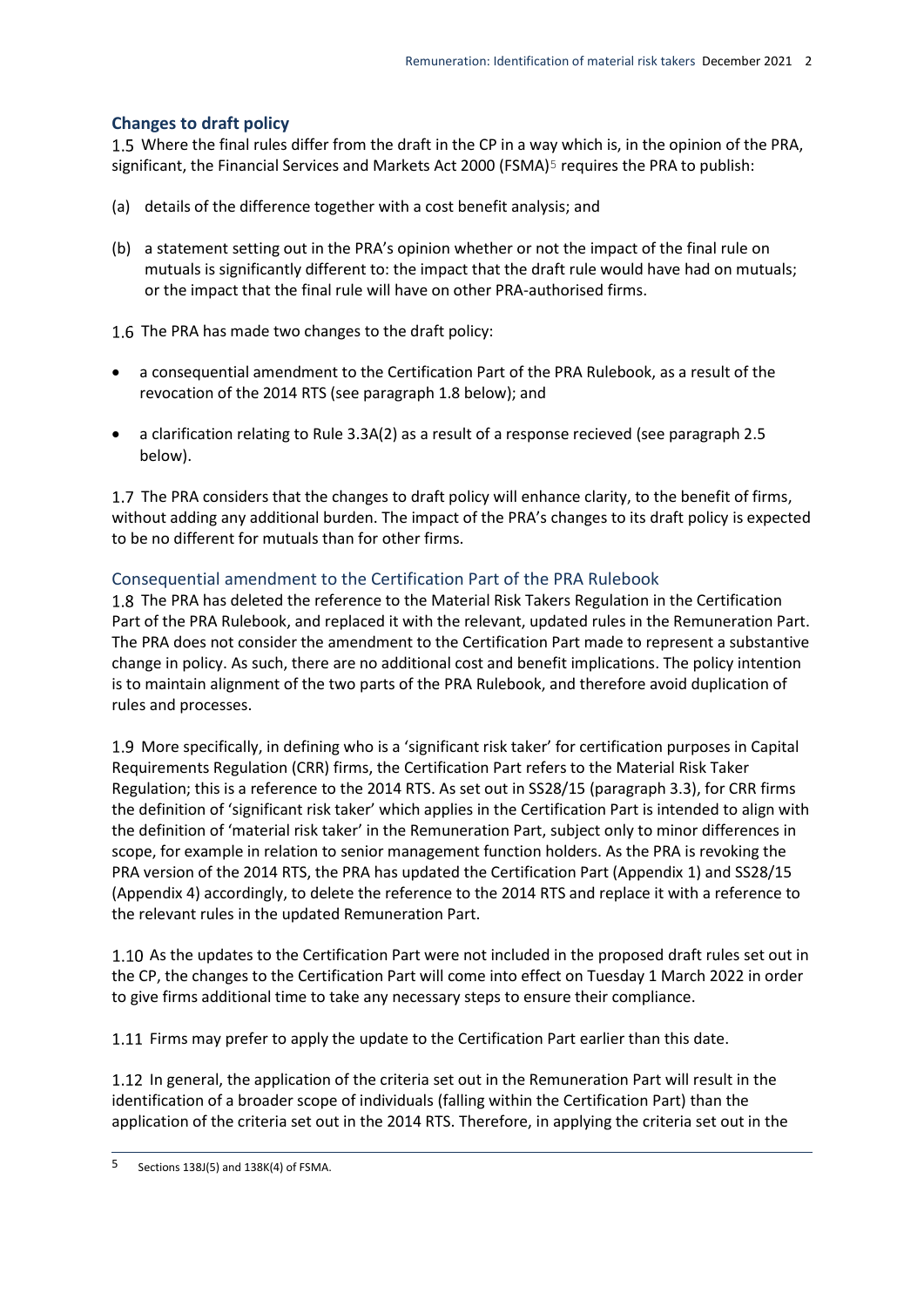Remuneration Part for the purposes of assessing whether an individual performs a certified function, the PRA considers that firms will also meet the criteria set out in the 2014 RTS.

In any limited instances where individuals are within scope of the criteria set out in the 2014 RTS, but not in scope of the criteria set out in the Remuneration Part, $6$  and firms consider that the professional activities of those individuals do not have a material impact on the firm's risk profile, the PRA considers that those individuals do not fall within the Certification Part.

#### Clarification relating to Rule 3.3A(2)

1.14 The PRA's clarification of Rule 3.3A(2) represents a minor drafting update to provide enhanced clarity. As such, the PRA does not consider it to represent a substantive change in policy, and the clarification does not materially alter the cost benefit analysis presented in the CP.

When making CRR rules, the PRA must consider, and publish an explanation of, the ways in which the PRA has had regard to certain additional matters to consider and how the additional have regards have affected the proposed rules.7 In CP18/21, the PRA set out this explanation in Chapter 3 The PRA's statutory obligations'.<sup>8</sup> The PRA's consideration of the have regards has not changed in light of the responses received.

1.16 The PRA must also publish a summary of the purpose of the proposed rules.<sup>9</sup> The purpose of the proposed rules is to maintain alignment with the MRT identification regime currently in force. The consequential change ensures that the Certification and Remuneration Parts of the PRA Rulebook are aligned.

#### **Implementation**

The changes to the Remuneration Part of the PRA Rulebook (Appendices 1, 2 and 3) will take effect on Thursday 30 December 2021, and are required to be implemented by firms from the first performance year which starts after this date. The changes to the Certification Part of the PRA Rulebook will take effect on Tuesday 1 March 2022 (Appendices 1 and 4).

1.18 References related to the UK's membership of the EU in the SS2/17 and SS28/15 covered by the policy in this PS have been updated as part of this PS to reflect the UK's withdrawal from the EU. Unless otherwise stated, any remaining references to EU or EU-derived legislation refer to the version of that legislation which forms part of retained EU law.10

#### <span id="page-5-0"></span> $\mathbf{2}$ **Feedback to responses**

2.1 Before making any proposed rules, the PRA is required by FSMA to have regard to any representations made to it, and to publish an account, in general terms, of those representations and its feedback to them.11

2.2 The PRA has considered the responses received to the CP. This chapter sets out the PRA's feedback to those responses, and its final decisions.

2.3 The sections below have been grouped as follows:

 $6<sup>1</sup>$ 6 For example, the 2014 RTS captures individuals responsible for initiating credit proposals, or structuring credit products, which can result in credit risk exposures exceeding €5 million and 0.5% of Common Equity Tier 1.

 $\frac{7}{8}$  Sections 144C(1)(2) and 144D(1) of FSMA.

September 2021: CP18/21 – [Remuneration: Identification of material risk takers.](https://www.bankofengland.co.uk/prudential-regulation/publication/2021/september/remuneration-identification-material-risk-takers)

Section 144D(2) of FSMA.

<sup>10</sup> For further information please se[e Transitioning to post-exit rules and standards.](https://www.bankofengland.co.uk/eu-withdrawal/transitioning-to-post-exit-rules-and-standards)

 $11$  Sections 138J(3) and 138J(4) of FSMA.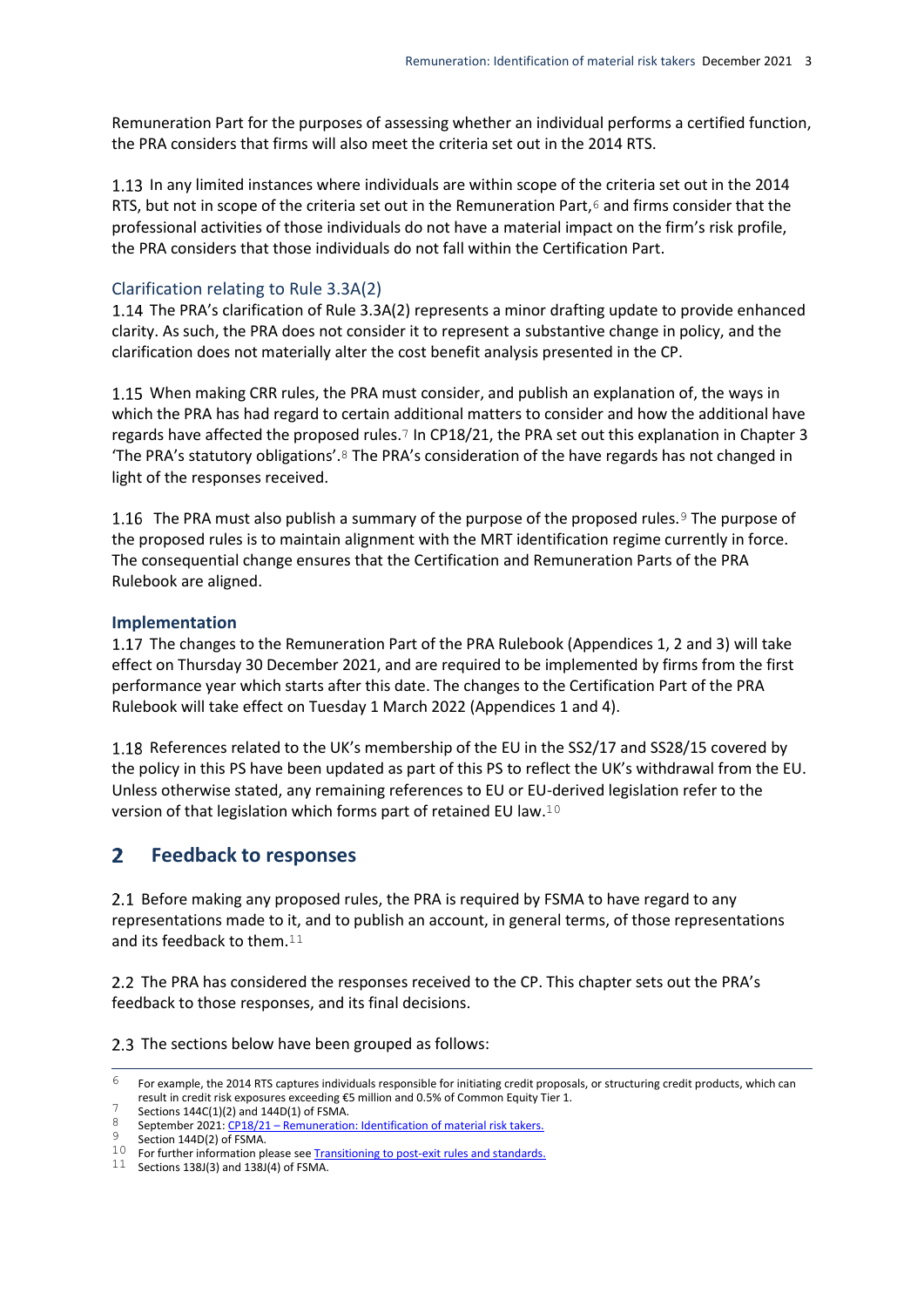- general responses;
- application of the quantitative criteria for identifying MRTs;
- redenomination of currency thresholds; and
- application of rules to part-year MRTs.

#### **General responses**

2.4 One respondent welcomed all of the proposals set out in the CP. The respondent observed that in their view the duplication of MRT criteria is cumbersome, and the removal of the requirement to record both criteria (under the 2014 RTS and the MRT Regulation) will be of benefit to the firm and its operating process.

#### **Application of the quantitative criteria for identifying MRTs**

Regarding the quantitative criteria for identifying MRTs in Rule 3.3A(2) of the Remuneration Part of the PRA Rulebook, one respondent sought confirmation that the reference to a 0.3% threshold of employees within the firm who have been awarded the highest total remuneration should be calculated on an individual entity basis, and not calculated at the consolidated level. After considering the response, the PRA has decided to make a minor drafting amendment to Rule 3.3A(2) to further clarify that this threshold should be calculated on an individual entity basis, and not calculated at the consolidated level.

#### **Redenomination of currency thresholds**

2.6 The PRA proposed to redenominate currency references from EUR to GBP by using the average of daily GBP/EUR spot exchange rates over a 12-month period, prior to Friday 10 July 2020: £1 = €1.14, rounded to the nearest integer. One respondent sought clarification as to whether the PRA intends to repeat the process of redenomination of the thresholds on an annual basis.

2.7 As stated in paragraph 2.10 of CP18/21, the PRA considers that its approach to redenomination would offer greater certainty to firms regarding the value of monetary thresholds in PRA rules, irrespective of fluctuations in the GBP/EUR exchange rate. This would be done by including the thresholds in GBP amounts in the PRA Rulebook. Therefore, the PRA considers it is not necessary to repeat the process of redenominating currency references into GBP on an annual basis. The PRA has therefore decided to maintain its policy as proposed.

#### **Application of rules to part-year MRTs**

2.8 The PRA proposed changes to SS2/17 to reflect rule changes, and the amended process for excluding an employee identified solely based on the quantitative criteria. One respondent commented that the proposals in relation to the SS provided clarity on the changes made, and the processes required, for excluding MRTs identified solely on the quantitative criteria.

2.9 Two respondents commented that it would be helpful for firms if the PRA restored paragraph 3.17 of the April 2017 version of SS2/17, which is now deleted. Paragraph 3.17 allowed the disapplication of certain remuneration rules to certain MRTs for three months or less in a given performance year, who had not received a guaranteed variable remuneration award in relation to their appointment as MRT.

2.10 The PRA considers that the treatment of part-year MRTs concerns the proportionate application of remuneration rules to those MRTs, not the criteria or process to identify MRTs. The PRA already applies a proportionate approach for individuals who are MRTs in role for less than 12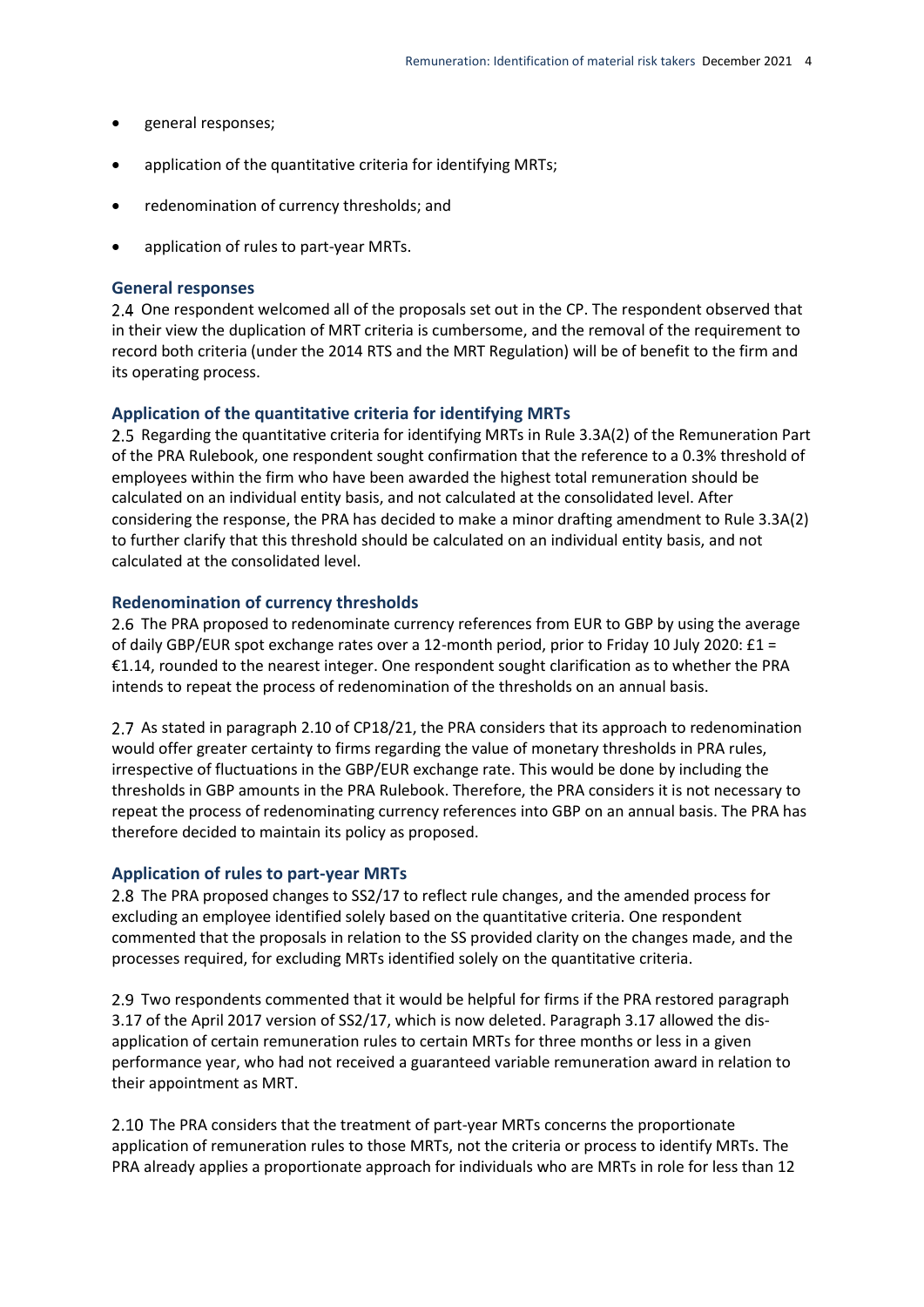months in a given performance year.12 Where a firm considers that the proportionate application of the remuneration rules to a part-year MRT leads to results that are unduly burdensome, or would not achieve the purpose for which the rules were made, it may apply for a rule waiver or modification which the PRA would consider in accordance with section 138A of FSMA. The PRA considers that the proportionate application of rules to part-year MRTs was not in scope of this consultation, but it will continue monitoring the effects of its expectations in relation to part-year MRTs. Having considered the response, the PRA has decided not to amend its draft policy on the criteria and process in identifying MRTs.

2.11 One respondent noted that paragraph 102 of the EBA Guidelines on sound remuneration policies requests firms to identify as MRTs employees who are likely to meet any of the identification criteria 'for a period of at least three months in a financial year' and suggested that the PRA consider adopting such an approach.<sup>13</sup>

2.12 As stated in the Bank of England and PRA's Statement of Policy 'Interpretation of EU Guidelines and Recommendations: Bank of England and PRA approach after the UK's withdrawal from the EU', $14$  the PRA's approach is for firms to continue to make every effort to comply with the existing EU Guidelines and Recommendations that were applicable at the end of the transition period, to the extent that these remain relevant. This includes relevant parts of the 2015 EBA Guidelines on sound remuneration policies. The PRA considers that paragraph 89 of those guidelines corresponds to paragraph 102 of the 2021 version. Having considered the response, the PRA has decided that no amendment is necessary to its policy approach.

 $\overline{a}$ 12 As stated in paragraphs 3.11-3.16: SS2/17 - [Remuneration.](https://www.bankofengland.co.uk/prudential-regulation/publication/2017/remuneration-ss)

<sup>13</sup> EBA[: Guidelines on sound remuneration policies.](https://www.bankofengland.co.uk/-/media/boe/files/paper/2020/december/gl-sound-remuneration.pdf)

<sup>14</sup> December 2020[: Interpretation of EU Guidelines and Recommendations: Bank of England and PRA app](https://www.bankofengland.co.uk/paper/2019/interpretation-of-eu-guidelines-and-recommendations-boe-and-pra-approach-sop)roach after the UK's [withdrawal from the EU.](https://www.bankofengland.co.uk/paper/2019/interpretation-of-eu-guidelines-and-recommendations-boe-and-pra-approach-sop)